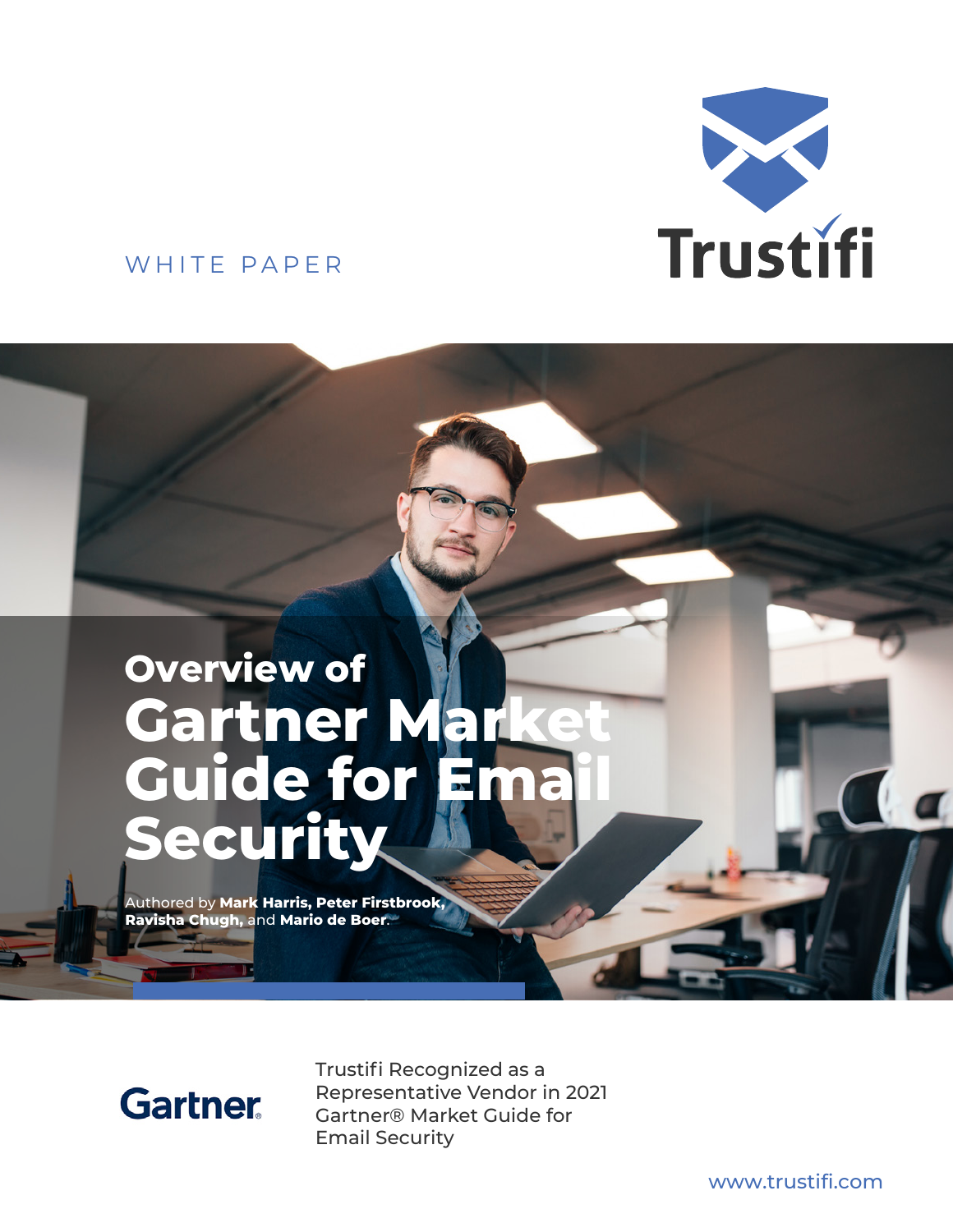The guide details the market landscape and trends for email security solutions. The report's key takeaway identifies, "Solutions that integrate directly into cloud email via an API, rather than as a gateway, ease evaluation and deployment and improve detection accuracy, while still taking advantage of the integration of the bulk of phishing protection with the core platform."

# **Trustifi Named in Gartner Market Guide for Email Security**

**As cloud email security implementations become more popular, security and risk management professionals are taking an in-depth look at their capabilities.** Cloud-based security solutions deployed through APIs instead of a gateway are easier to implement and provide more comprehensive protection. We believe that Gartner has published this Market Guide for Email Security at a timely moment. A growing number of frauds and deceptions are perpetrated through phishing, impersonation, ransomware, and business account compromises. These cybercrimes have direct financial consequences, and they are effective because users trust their email identities too much and are therefore vulnerable to fraud and deception.

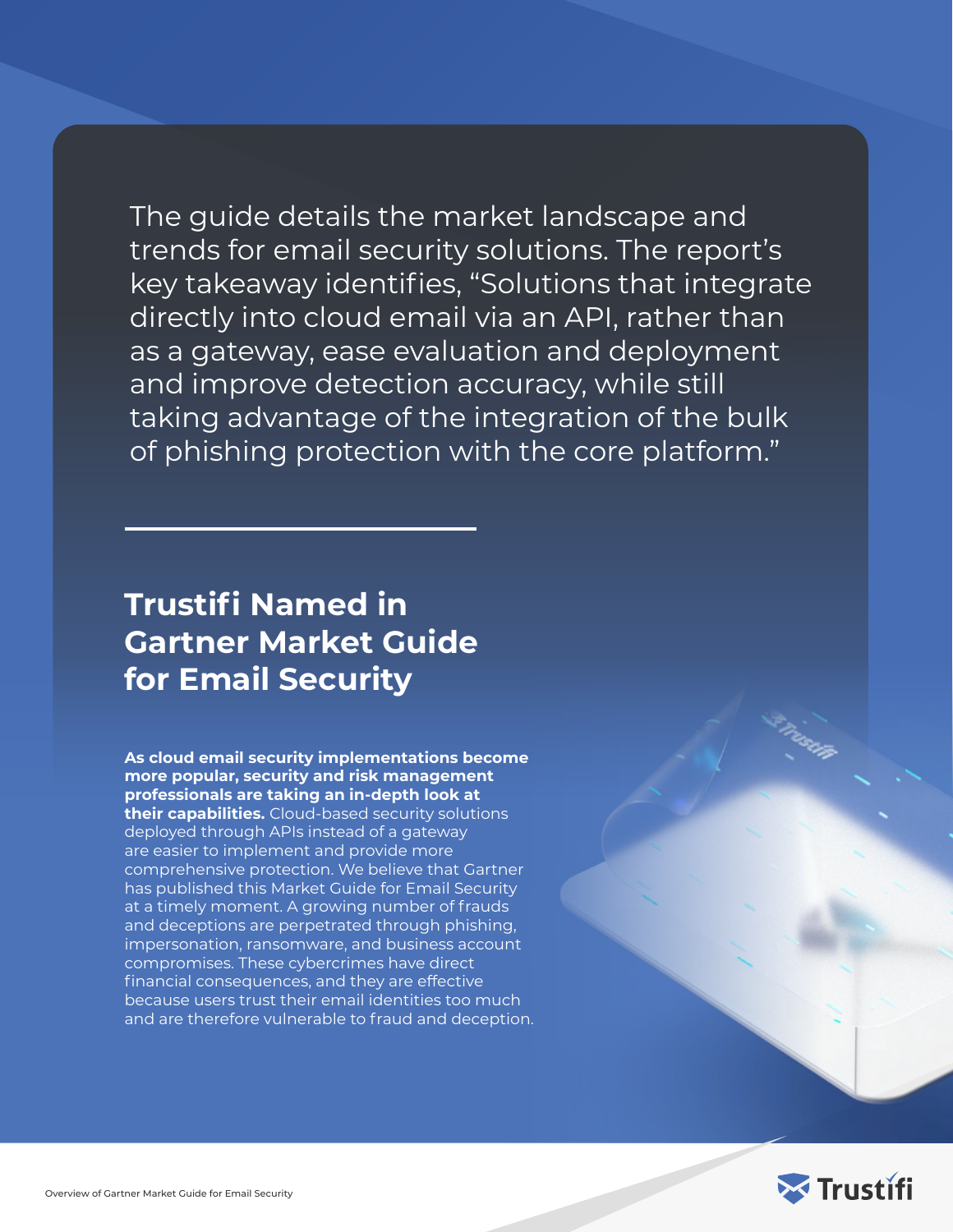### **Email Security Solutions Market**

#### **Email security is a process of predicting, preventing, detecting, and responding to attacks.**

A comprehensive security approach to email encompasses firewalls, email systems, content protection, user behavior, and other related processes. In order to effectively secure emails, you must select products with the right capabilities and configurations, as well as ensure that your operational procedures are appropriate. A vast variety of solutions and capabilities for email security are available.

*"Integrated solutions go beyond simply blocking known bad content and provide in-line prompts to users that can help reinforce security awareness training, as well as providing detection of compromised internal accounts."*

Source: Gartner, "Market Guide to Email Security" , Mark Harris, Peter Firstbrook, Ravisha Chugh, Mario de Boer, 7 October 2021.GARTNER is a registered trademark and service mark of Gartner, Inc. and/or its affiliates in the U.S. and internationally and is used herein with permission. All rights reserved.<sup>1</sup>

#### **Secure Email Gateway (SEG)**

SEGs have traditionally protected incoming and outgoing emails for on-premise systems, whether they were local appliances, virtual appliances, or cloud solutions. A SEG's functions include filtering SMTP traffic and modifying the mail exchange record that points to the SEG.

### **Integrated Cloud Email Security (ICES)**

Cloud email providers, such as Google and Microsoft, are becoming increasingly popular thanks to their built-in hygiene features. SEGs are less effective for cloud email systems. Therefore, the majority of advanced email security solutions today are ICESs.

ICES is more than just a malicious content filter. It offers in-line prompts that increase security awareness through training and detection of compromised internal accounts in addition to blocking malicious content.

### **Email Data Protection (EDP)**

A standard EDP solution encrypts emails to detect and prevent unauthorized access to message content during or after dispatch. Further, if an email is sent to an incorrect recipient, the EDP prevents the information from being leaked.

<sup>&</sup>lt;sup>1</sup> Gartner does not endorse any vendor, product or service depicted in its research publications, and does not advise technology users to select only those vendors with the highest ratings or other designation. Gartner research publications consist of the opinions of Gartner's research organization and should not be construed as statements of fact. Gartner disclaims all warranties, expressed or implied, with respect to this research, including any warranties of merchantability or fitness for a particular purpose.

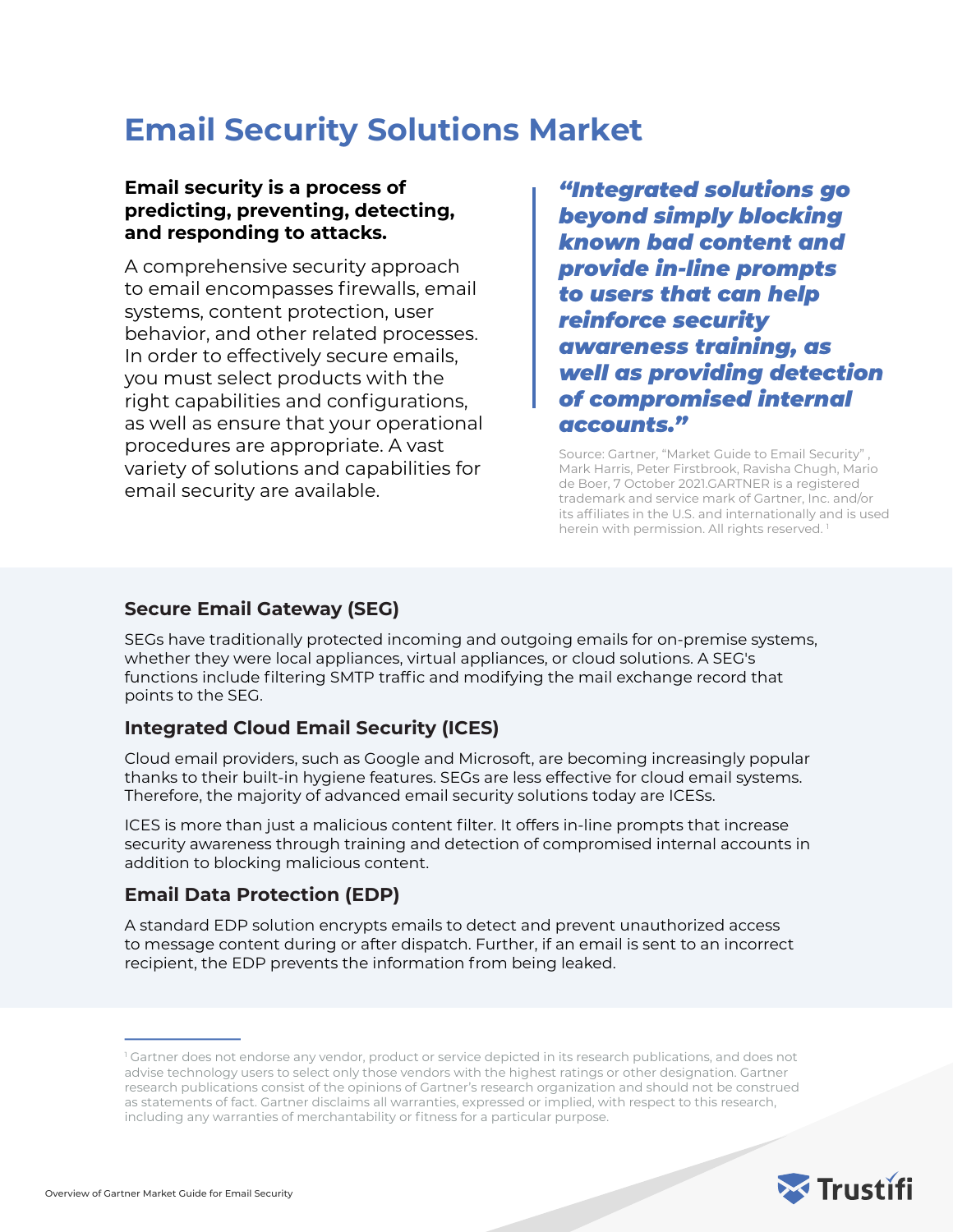# **Market Analysis**

Email is the most popular means of conducting malware attacks and stealing credit card numbers and other sensitive information through phishing. An amazing 40% of attacks begin through email. With the threat landscape changing and accelerating, it's crucial to reassess the effectiveness and functionality of current security solutions in light of the latest products. This is especially true since the incumbent solution may not take advantage of the newest protection technologies.

#### **Native Capabilities of Google and Microsoft**

A number of email hygiene solutions are available from Google and Microsoft, such as:

- **•** Filtering out emails sent by known bad senders
- **•** Filtering out emails sent with known bad links
- **•** Using antivirus software to scan attachments
- **•** Detecting spam by analyzing content

Despite the relatively few features it offers and the less sophisticated controls it provides, Google Workspace's simple—yet effective—three-tiered model is embraced by companies that use it for collaboration. The licensing process for Microsoft's E5 license package, which includes Microsoft Defender for Microsoft 365, can be complicated and expensive. A number of bundles and add-ons, however, are available to allow users to access advanced features. With all plans, Exchange Online Protection is included, as well as basic antiphishing, anti-spam, and anti-malware protection.

#### **Secure Email Gateways**

The most common method of email security remains secure email gateways. Generally, SEGs are implemented as a physical or virtual appliance, but they can also be made available as a cloud service as well. In addition to basic hygiene solutions, SEG includes more advanced protection features, including:

- **•** Multi-antivirus scanning
- **•** URL rewriting
- **•** Graymail handling
- **•** Sandbox integration
- **•** Post-delivery clawback
- **•** Quarantine for spam with end-user digests
- **•** Key individual protection from impersonation



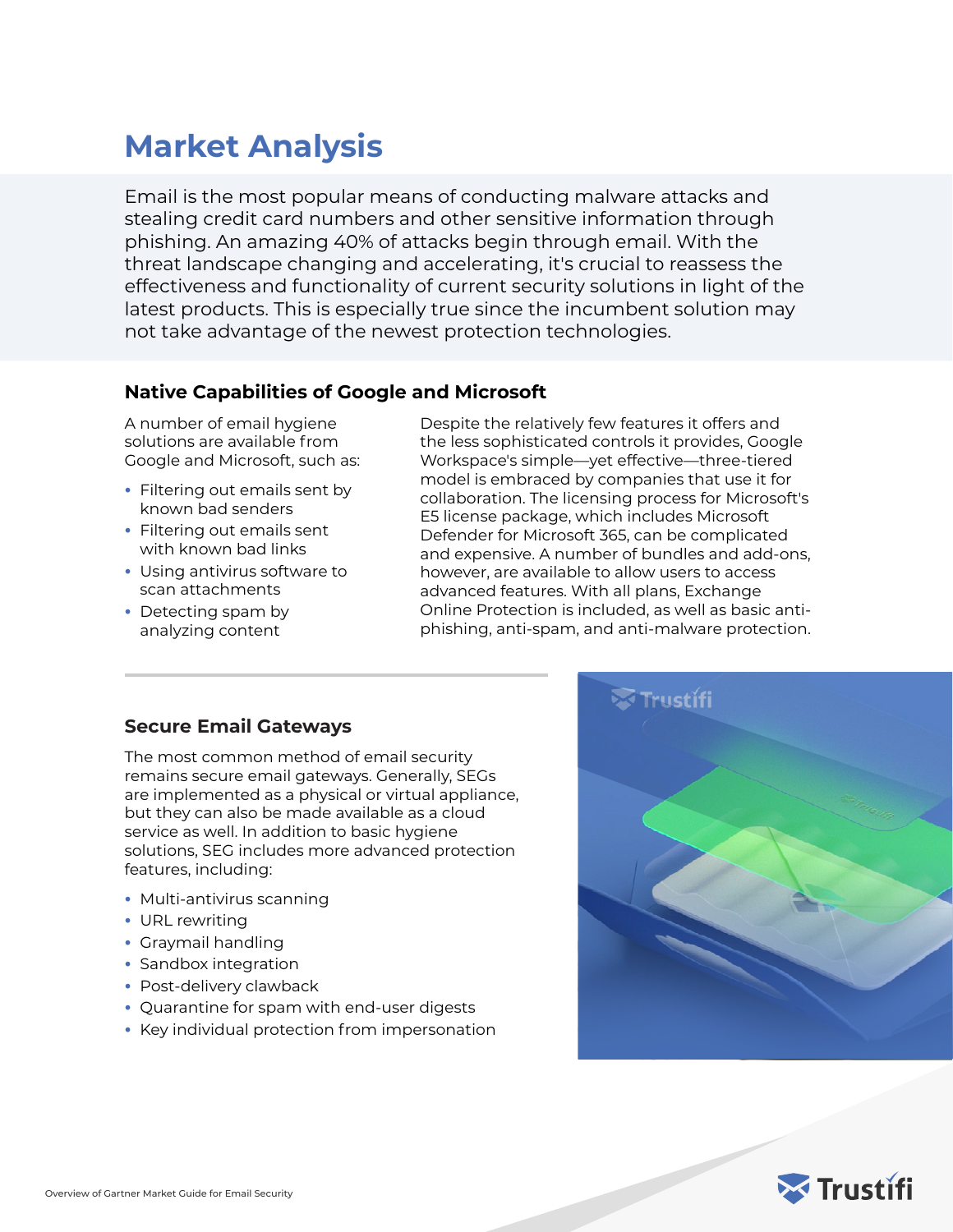#### **Integrated Cloud Email Security**

Email is usually the first point of entry for ransomware. Malware, however, is not the only threat. Business Email Compromise (BEC) and account hacking are also becoming more common. Because there is no attachment or link associated with these attacks, they are difficult to identify. They rely completely on social engineering to trap the recipient.

In previous studies: Gartner identified two categories of API products:

- 1. "Cloud email security supplements (CESSs) that focused on specific threats to enhance existing predelivery solutions."
- 2. "Integrated email security solutions (IESSs) that implemented more of the traditional controls found in an SEG."

The integration of Cloud Email Security can take place either pre- or post-delivery based on the APIs used. In the case of pre-delivery, the email is monitored before it gets into the user's inbox. In the case of post-delivery, the emails are intercepted once they reach the user's inbox. The best of these solutions employ AI and machine learning to engage advanced algorithms and natural language processing (NLP) to identify and block potential threats.

#### **Data Protection**

**Aside from malware, phishing email is one of the most common ways to steal credentials from users. Due to the COVID-19 pandemic, more and more people are relying on emails for communication, leading to a need for data protection that goes beyond the standard gateway.** 

Misdirection of recipients is the main cause of data breaches in emails. In addition to a variety of solutions to counteract this problem, AI combined with machine learning models are increasingly being used to detect and warn users of misdirected emails. The alerts can appear either in the email client while composing the email or as bounce messages requesting confirmation that the specified recipient is legitimate.



S. Inverin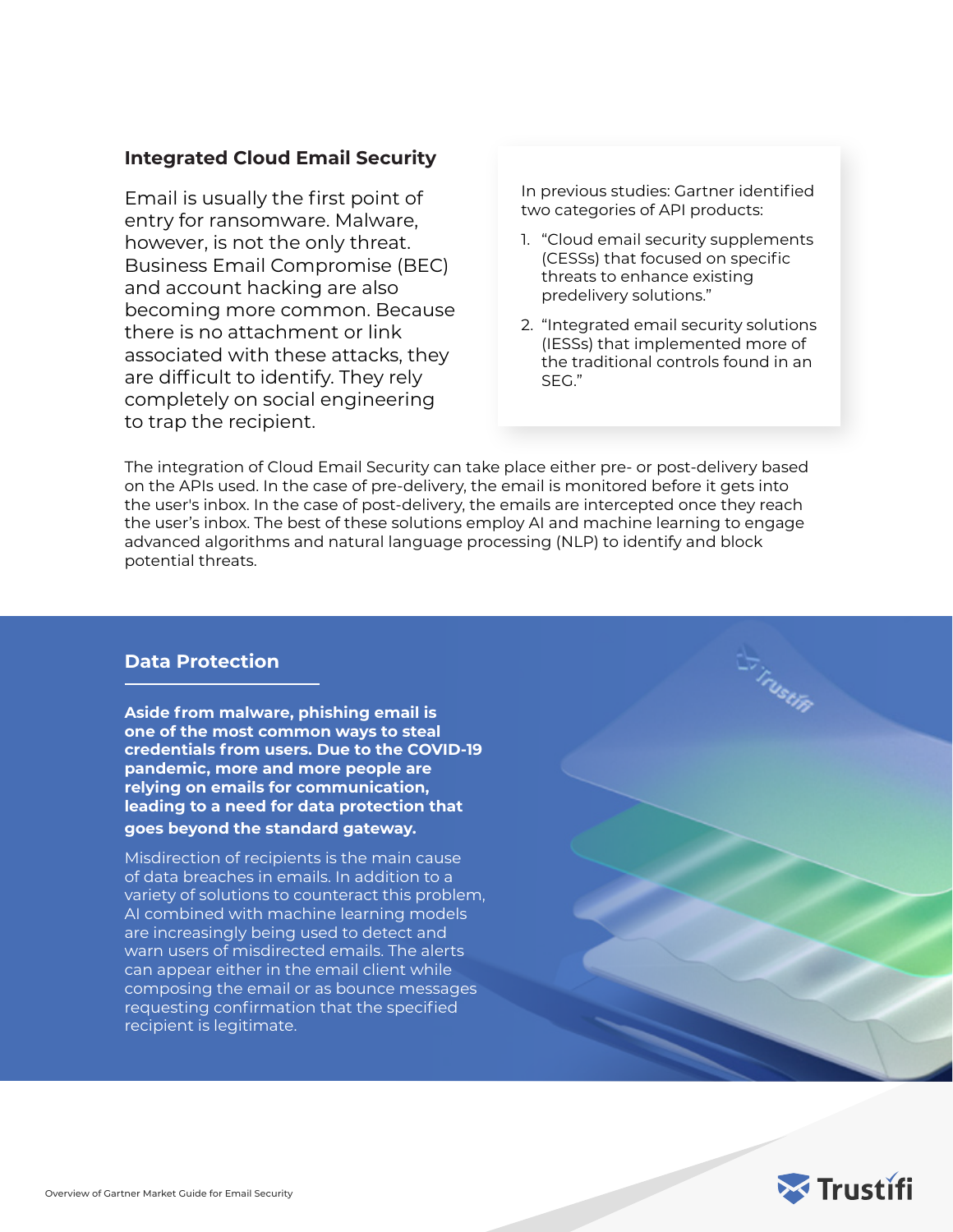# **Recommendations by Gartner**

Gartner recommends that companies take the following actions when securing their email accounts.

- **•** "Use email security solutions that include anti-phishing technology for business email compromise (BEC) protection that use AI to detect communication patterns and conversation-style anomalies, as well as computer vision for inspecting suspect URLs."
- **•** "Take advantage of emerging APIs to Integrate email events into a broader XDR or security information and event management (SIEM)/security orchestration, analytics and reporting (SOAR) strategy."
- **•** "Invest in user education and implement standard operating procedures for handling financial and sensitive data transactions commonly targeted by impersonation attacks."
- **•** "Ensure that email is included in your data protection strategy by examining the types or data shared externally via email and putting appropriate controls in place."
- **•** "Implement DMARC for protection against domain spoofing attacks."
- **•** "Don't rely on email as a way of carrying out secure transactions and sensitive data sharing by implementing data protection solutions."

*"Use email security solutions that include antiphishing technology for business email compromise (BEC) protection that use AI to detect communication patterns and conversationstyle anomalies, as well as computer vision for inspecting suspect URLs. Consider products that also include context-aware banners to help reinforce security awareness training."*

Source: Gartner, "Market Guide to Email Security", [Mark Harris,](https://www.gartner.com/analyst/89431) [Peter Firstbrook](https://www.gartner.com/analyst/25610), [Ravisha Chugh](https://www.gartner.com/analyst/92438), [Mario](https://www.gartner.com/analyst/39432)  [de Boer](https://www.gartner.com/analyst/39432) 7 October 2021. GARTNER is a registered trademark and service mark of Gartner, Inc. and/or its affiliates in the U.S. and internationally and is used herein with permission. All rights reserved. 2



<sup>&</sup>lt;sup>2</sup> Gartner does not endorse any vendor, product or service depicted in its research publications, and does not advise technology users to select only those vendors with the highest ratings or other designation. Gartner research publications consist of the opinions of Gartner's research organization and should not be construed as statements of fact. Gartner disclaims all warranties, expressed or implied, with respect to this research, including any warranties of merchantability or fitness for a particular purpose.